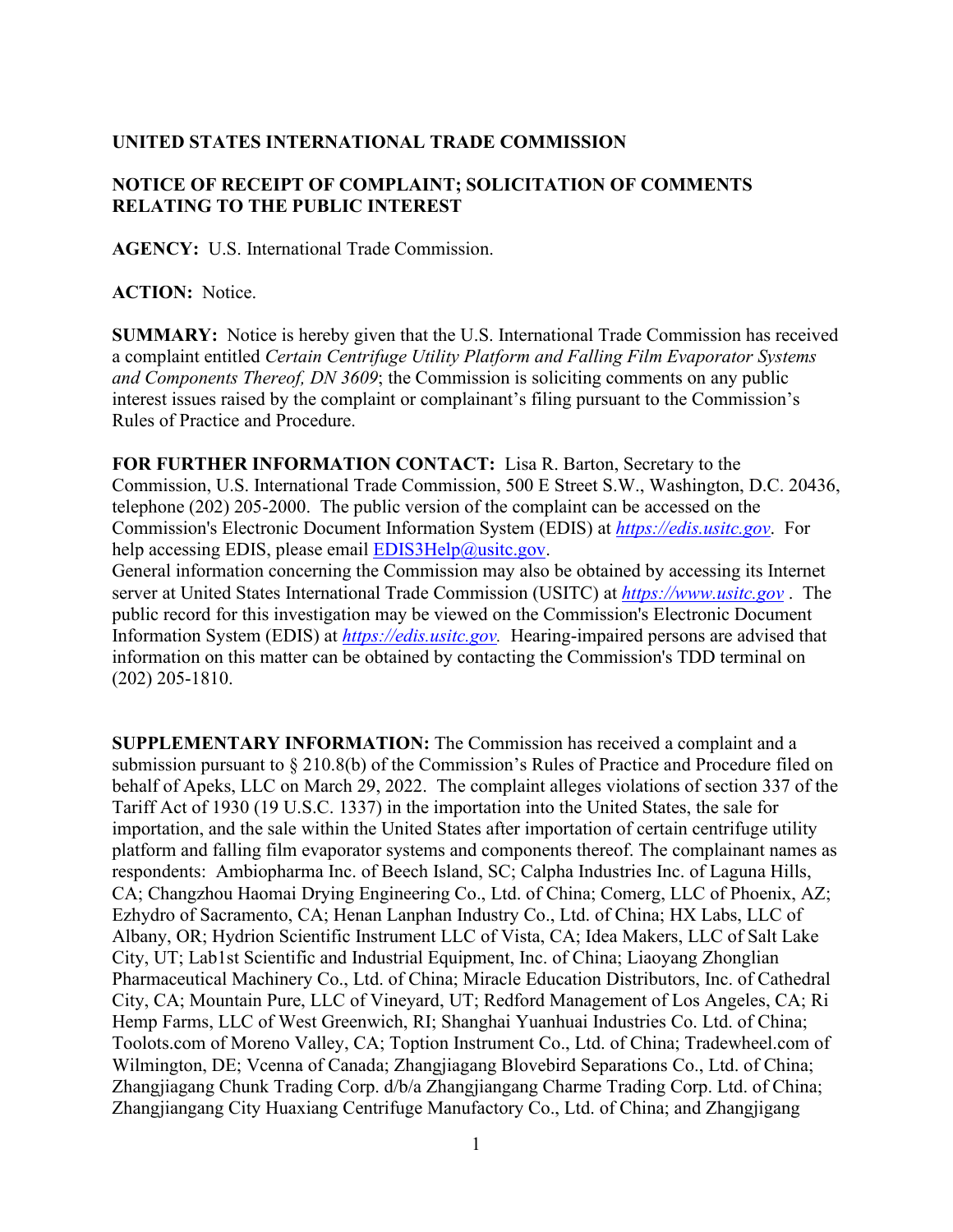Heighton Machinery Co., Ltd. of China. The complainant requests that the Commission issue a general exclusion order or in the alternative issue a limited exclusion order, and cease and desist orders upon respondents alleged infringing articles during the 60-day Presidential review period pursuant to 19 U.S.C. 1337(j).

Proposed respondents, other interested parties, and members of the public are invited to file comments on any public interest issues raised by the complaint or § 210.8(b) filing. Comments should address whether issuance of the relief specifically requested by the complainant in this investigation would affect the public health and welfare in the United States, competitive conditions in the United States economy, the production of like or directly competitive articles in the United States, or United States consumers.

In particular, the Commission is interested in comments that:

- (i) explain how the articles potentially subject to the requested remedial orders are used in the United States;
- (ii) identify any public health, safety, or welfare concerns in the United States relating to the requested remedial orders;
- (iii) identify like or directly competitive articles that complainant, its licensees, or third parties make in the United States which could replace the subject articles if they were to be excluded;
- (iv) indicate whether complainant, complainant's licensees, and/or third party suppliers have the capacity to replace the volume of articles potentially subject to the requested exclusion order and/or a cease and desist order within a commercially reasonable time; and
- (v) explain how the requested remedial orders would impact United States consumers.

Written submissions on the public interest must be filed no later than by close of business, eight calendar days after the date of publication of this notice in the Federal Register. There will be further opportunities for comment on the public interest after the issuance of any final initial determination in this investigation. Any written submissions on other issues must also be filed by no later than the close of business, eight calendar days after publication of this notice in the Federal Register. Complainant may file replies to any written submissions no later than three calendar days after the date on which any initial submissions were due. No other submissions will be accepted, unless requested by the Commission. Any submissions and replies filed in response to this Notice are limited to five (5) pages in length, inclusive of attachments. Persons filing written submissions must file the original document electronically on or before the deadlines stated above. Submissions should refer to the docket number ("Docket No. 3609") in a prominent place on the cover page and/or the first page. (*See* Handbook for Electronic Filing